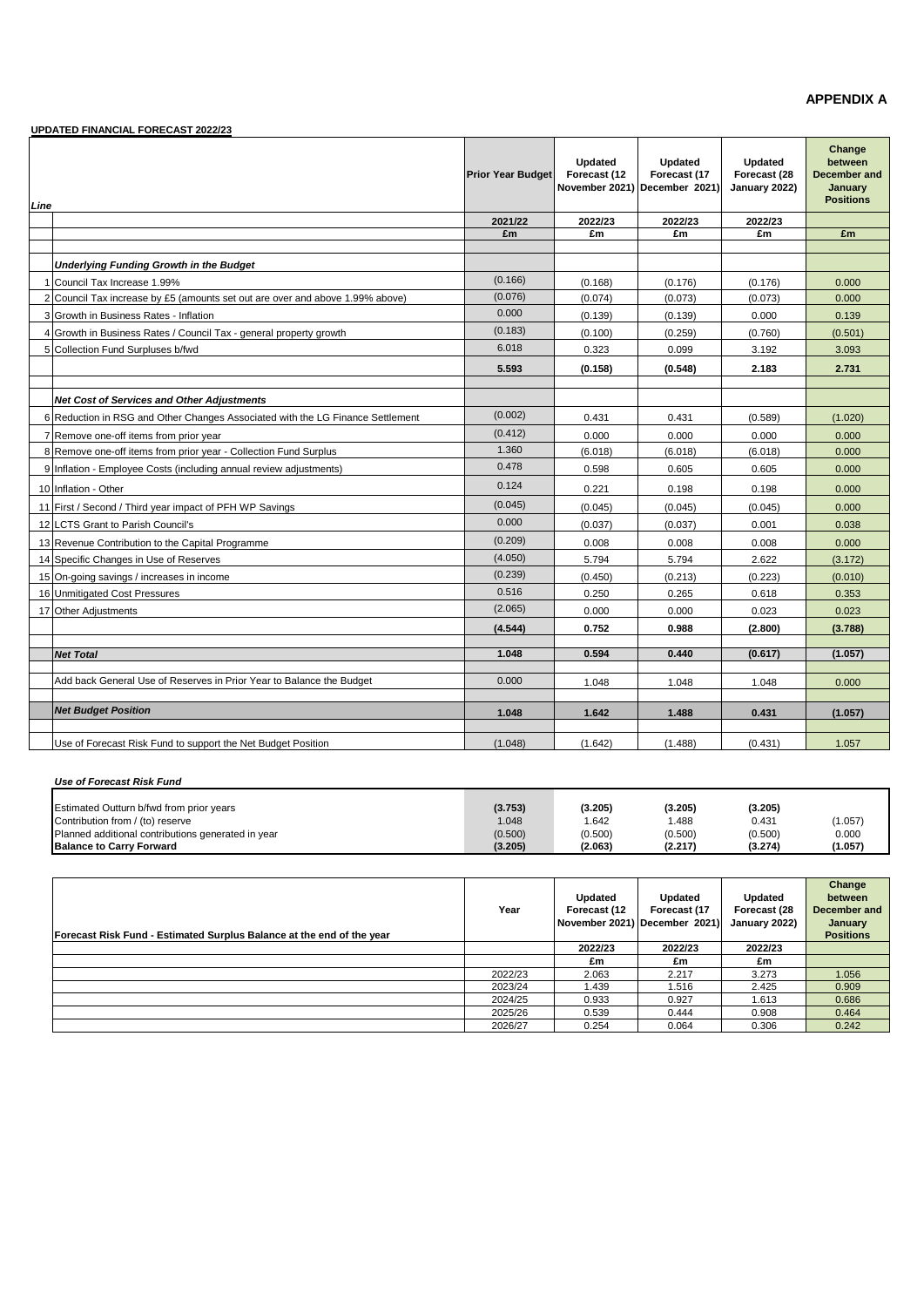# **NET ON-GOING SAVINGS ITEMS 2022/23**

|                                                                                  | 2022/23<br>£ | <b>Comments</b>                                                                                                                                                                                                                                                                                   |
|----------------------------------------------------------------------------------|--------------|---------------------------------------------------------------------------------------------------------------------------------------------------------------------------------------------------------------------------------------------------------------------------------------------------|
| <b>Manningtree Joint Use</b><br><b>Sports Centre</b>                             | 50,300       | The current agreement was terminated by the<br>School during 2021/22. As the centre operated with<br>an overall budget subsidy, this can now be removed<br>from the estimates.                                                                                                                    |
| <b>Revised rental income</b><br>following annual rent<br>review exercise         | 43,370       | Additional income can be added to the budget to<br>reflect the outcome of this annual review process<br>across a number of properties owned by the<br>Council.                                                                                                                                    |
| <b>Recycling Credit Income</b>                                                   | 65,000       | This reflects the ongoing recycling performance and<br>includes both kerbside and bring bank collections.                                                                                                                                                                                         |
| <b>Investment Income</b>                                                         | 20,000       | A relatively small increase in investment income is<br>expected to reflect minor increases in interest rates<br>during 2022/23.                                                                                                                                                                   |
| <b>Income from Legal Fees</b>                                                    | 25,000       | Services such as the administration of S106 have<br>recently been brought in-house, with external<br>income now receivable. The figure is net of the<br>estimated cost of providing additional staff<br>resources that is subject to a proposed restructure<br>to ensure capacity matches demand. |
| <b>Reduction in interest</b><br>payments and Minimum<br><b>Revenue Provision</b> | 8,930        | As debt is repaid, interest payments reduce year on<br>year along with a corresponding reduction in the<br>money 'set aside to repay debt'.                                                                                                                                                       |
| <b>NEW - Haven Gateway</b><br><b>Contribution</b>                                | 10,000       | Following the recent termination of membership of<br>the Haven Gateway Partnership, the associated<br>budget relating to the annual membership 'fee' can<br>be removed from the forecast.                                                                                                         |
| <b>Total</b>                                                                     | 222,600      |                                                                                                                                                                                                                                                                                                   |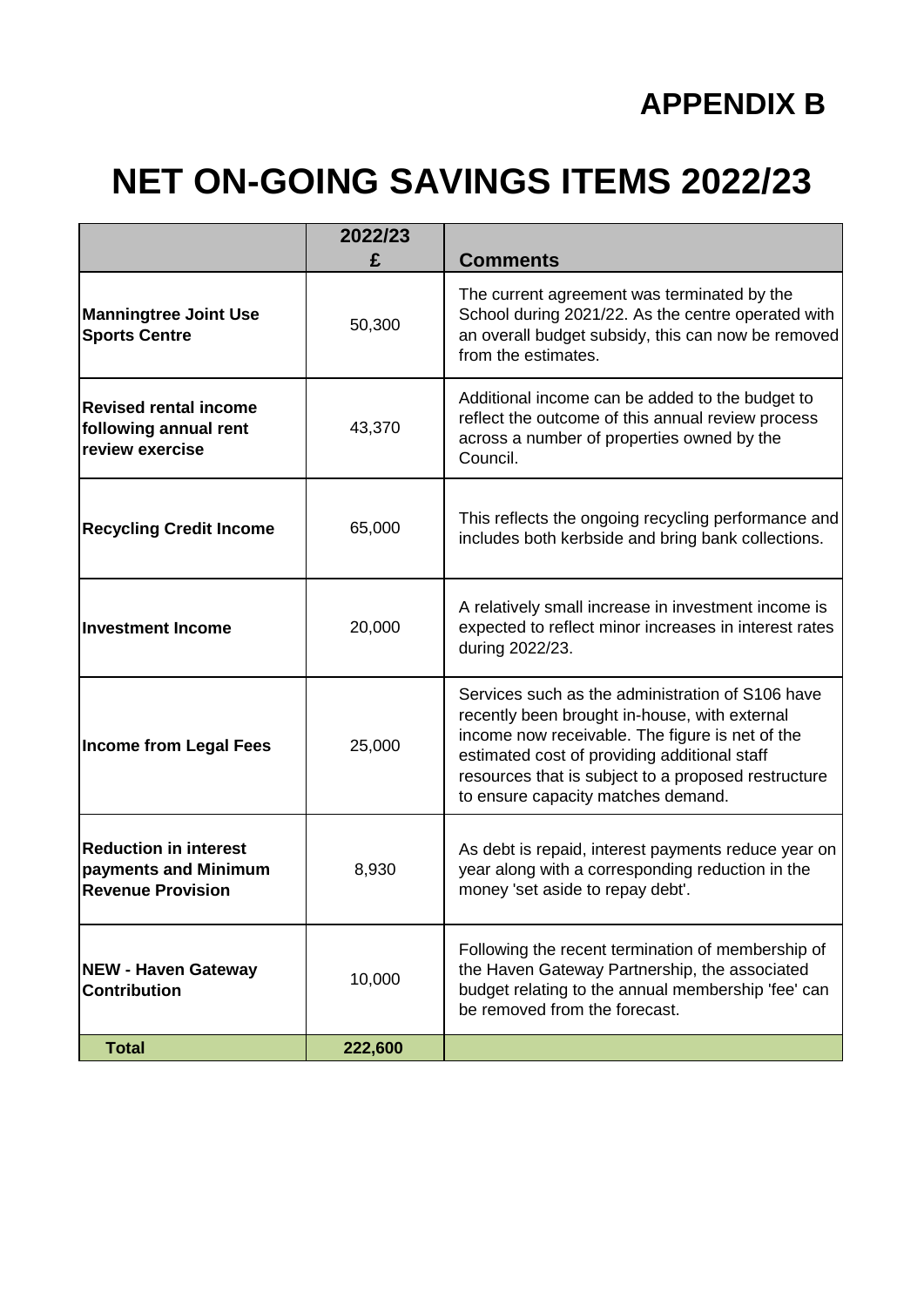### **APPENDIX C**

## **COST PRESSURE SUMMARY 2022/23**

| <b>Status</b>                                                                          |                                                                                                                                                                                                                             | 2022/23<br>£ | 2023/24<br>£ | 2024/25<br>£ | 2025/26<br>onwards<br>£ | <b>Comments</b>                                                                                                                                                                                                                                                            |
|----------------------------------------------------------------------------------------|-----------------------------------------------------------------------------------------------------------------------------------------------------------------------------------------------------------------------------|--------------|--------------|--------------|-------------------------|----------------------------------------------------------------------------------------------------------------------------------------------------------------------------------------------------------------------------------------------------------------------------|
|                                                                                        | Unavoidable Items 2022/23 Budget                                                                                                                                                                                            |              |              |              |                         |                                                                                                                                                                                                                                                                            |
| <b>On-going Impact</b><br>from Items Agreed as<br>part of the 2021/22<br><b>Budget</b> | REVENUE - Chief Executive, Finance, IT,<br><b>Governance and Partnerships -</b><br>Expenditure to compliment the on-going<br>digital transformation programme (IT,<br><b>Emergency Planning and Business</b><br>Continuity) | 2,500        | 15,300       | 15,300       | 15,300                  | The amounts reflect a varied<br>range of expenditure to support<br>continued digitalisation, such as<br>equipment to support home<br>working (H&S requirement),<br>hosting costs, mobile telephony<br>costs, website / intranet hosting<br>costs and cyber security costs. |
|                                                                                        | REVENUE - Chief Executive, Finance, IT,<br>Governance and Partnerships - Cost of<br>Insurance Premiums (Finance - Other<br><b>Corporate Costs)</b>                                                                          | 61,100       | 61,100       | 61,100       | 61,100                  | This reflects the increased costs<br>chargeable to the general fund<br>following the retender process<br>during 2021/22. Increases in<br>future years remain subject to<br>the annual renewal process over<br>the remaining 3 year 'contracted'<br>term of cover.          |
| <b>New Items for</b><br>2022/23                                                        | REVENUE - Chief Executive, Finance, IT,<br><b>Governance and Partnerships - LCTS</b><br>Administration Subsidy (Revenues &<br><b>Benefits - Local Council Tax Support</b><br>Scheme)                                        | 6,770        | 6,770        | 6,770        | 6,770                   | This amount adjusts the on-<br>going base position to reflect the<br>reduction in 2021/22. Further<br>reductions may be required,<br>which will become clearer during<br>the current budget cycle as its<br>remains subject to further<br>Government announcements.        |
|                                                                                        | REVENUE - Chief Executive, Finance, IT,<br><b>Governance and Partnerships -</b><br>Apprenticeship Levy (Finance - Other<br><b>Corporate Costs)</b>                                                                          | 8,000        | 8,000        | 8,000        | 8,000                   | To reflect the increase to the<br>levy payment which is linked to<br>the inflationary uplift to the wider<br>salary budget.                                                                                                                                                |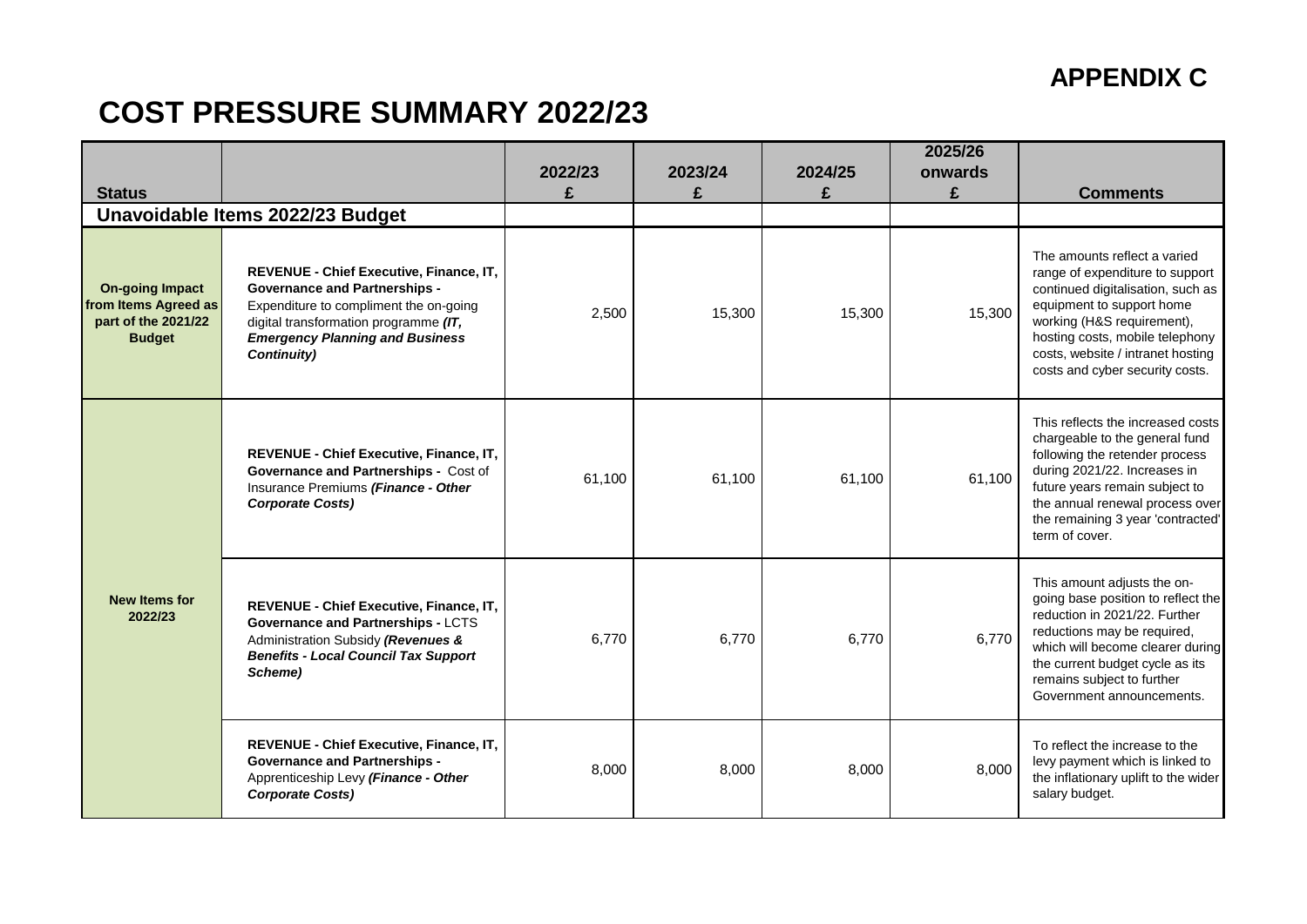| <b>Status</b>                                             |                                                                                                                                                                                      | 2022/23<br>£ | 2023/24<br>£ | 2024/25<br>£ | 2025/26<br>onwards<br>£ | <b>Comments</b>                                                                                                                                                                                                                                                                                                                                                                                                                          |
|-----------------------------------------------------------|--------------------------------------------------------------------------------------------------------------------------------------------------------------------------------------|--------------|--------------|--------------|-------------------------|------------------------------------------------------------------------------------------------------------------------------------------------------------------------------------------------------------------------------------------------------------------------------------------------------------------------------------------------------------------------------------------------------------------------------------------|
|                                                           | REVENUE - Chief Executive, Finance, IT,<br><b>Governance and Partnerships -</b><br>Carnarvon House Rental Income (Finance -<br><b>Other Corporate Costs)</b>                         | $\Omega$     | 0            | 72,970       | 72,970                  | This represents the loss of<br>income following the end of the<br>current lease and decision to<br>demolish the building. As part of<br>the early termination agreement,<br>the current tenant paid a one-off<br>payment that effectively met the<br>rent due in 2022/23 and<br>2023/24, which is why there is<br>no cost pressure for those<br>years.                                                                                   |
|                                                           | <b>REVENUE - Operations &amp; Delivery -</b><br>Contract Costs (Waste Management -<br><b>Recycling &amp; Waste Collection)</b>                                                       | 67,000       | 67,670       | 68,350       | 69,030                  | This reflects increased contract<br>costs due to property growth.                                                                                                                                                                                                                                                                                                                                                                        |
| <b>New Items for</b><br>2022/23                           | <b>REVENUE - Chief Executive, Finance, IT,</b><br>Governance and Partnerships - IT Digital<br>Transformation Programme (IT,<br><b>Emergency Planning and Business</b><br>Continuity) | 120,000      | 120,000      | 120,000      | 120,000                 | This reflects the 'natural' growth<br>in the provision of digital<br>services and includes licences.<br>data costs and the hardware<br>replacement programme.                                                                                                                                                                                                                                                                            |
|                                                           | <b>REVENUE - Review of Posts previously</b><br>funded on a one-off basis (Various)                                                                                                   | 352,460      | 0            | $\Omega$     | $\Omega$                | These relate to posts previously<br>funded from one-off money /<br>external income and include:<br>6 Community Ambassadors<br>4 Street Rangers<br>1 Technical / Administration<br>Officer (Waste and Recycling).<br>This cost has now been<br>included in the budget but only<br>on a one off basis to enable the<br>associated activities to continue<br>whilst options to fund on a on-<br>going basis are explored during<br>2022/23. |
| Total of Unavoidable Items Included in the 2022/23 Budget |                                                                                                                                                                                      | 617,830      | 278,840      | 352,490      | 353,170                 |                                                                                                                                                                                                                                                                                                                                                                                                                                          |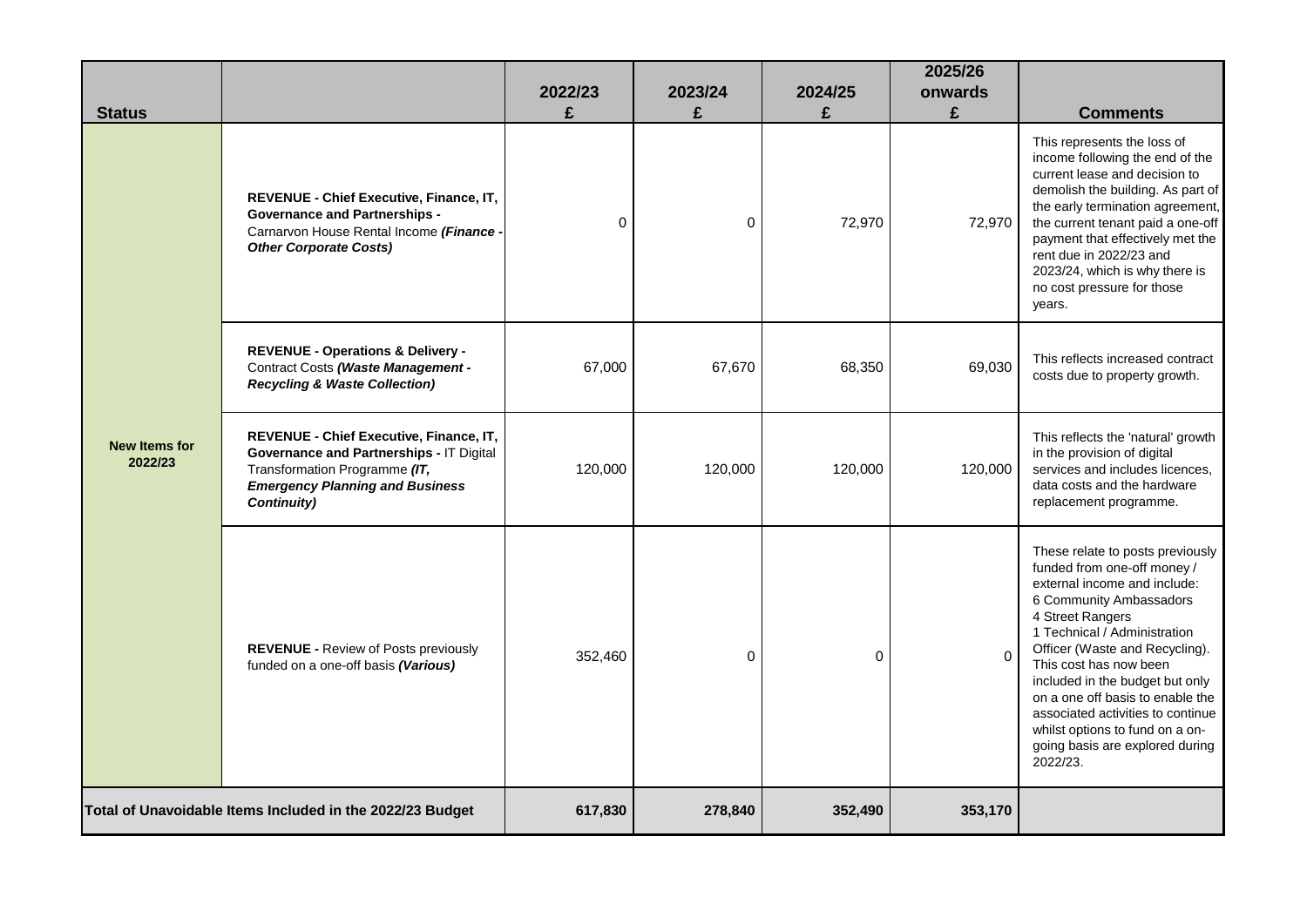| <b>Status</b>                                            | Items to be mitigated / met via reductions elsewhere within the overall budget                                                                                                                         | 2022/23<br>£ | 2023/24<br>£ | 2024/25<br>£ | 2025/26<br>onwards<br>£ | <b>Comments</b>                                                                                                                                                                                                                                                                                                                                                                                                                                          |
|----------------------------------------------------------|--------------------------------------------------------------------------------------------------------------------------------------------------------------------------------------------------------|--------------|--------------|--------------|-------------------------|----------------------------------------------------------------------------------------------------------------------------------------------------------------------------------------------------------------------------------------------------------------------------------------------------------------------------------------------------------------------------------------------------------------------------------------------------------|
| <b>NOT Included in</b><br>Forecast 2022/23 and<br>beyond | REVENUE - Chief Executive, Finance, IT,<br><b>Governance and Partnerships - Estimated</b><br>Reduction in Housing Benefit Administration<br>Grant (Revenues & Benefits - Rent<br>Allowances / Rebates) | 49,000       | 93,100       | 132,790      | 168,500                 | There will be a reduction in the<br>housing benefit administration<br>grant receivable from the<br>Government on a year on year<br>basis to reflect reduced housing<br>benefit workload over the period<br>that Universal Credit is being<br>rolled out. The figures reflect a<br>year on year reduction in<br>caseload of 10%, which will be<br>mitigated via a corresponding<br>reduction in employee costs via<br>the management of vacancies<br>etc. |
|                                                          | <b>REVENUE - Energy Costs (Various)</b>                                                                                                                                                                | 71,000       | 71,000       | 71,000       | 71,000                  | The outlook remains volatile<br>with the figures reflecting a 10%<br>increase in prices. However<br>given the current level of market<br>uncertainty in respect of future<br>prices, it is proposed to<br>underwrite this risk via the<br>existing Contingency Budget of<br>£322k. This will enable the time<br>to review the longer term impact<br>and trend that may need to be<br>reflected in the forecast in future<br>years.                       |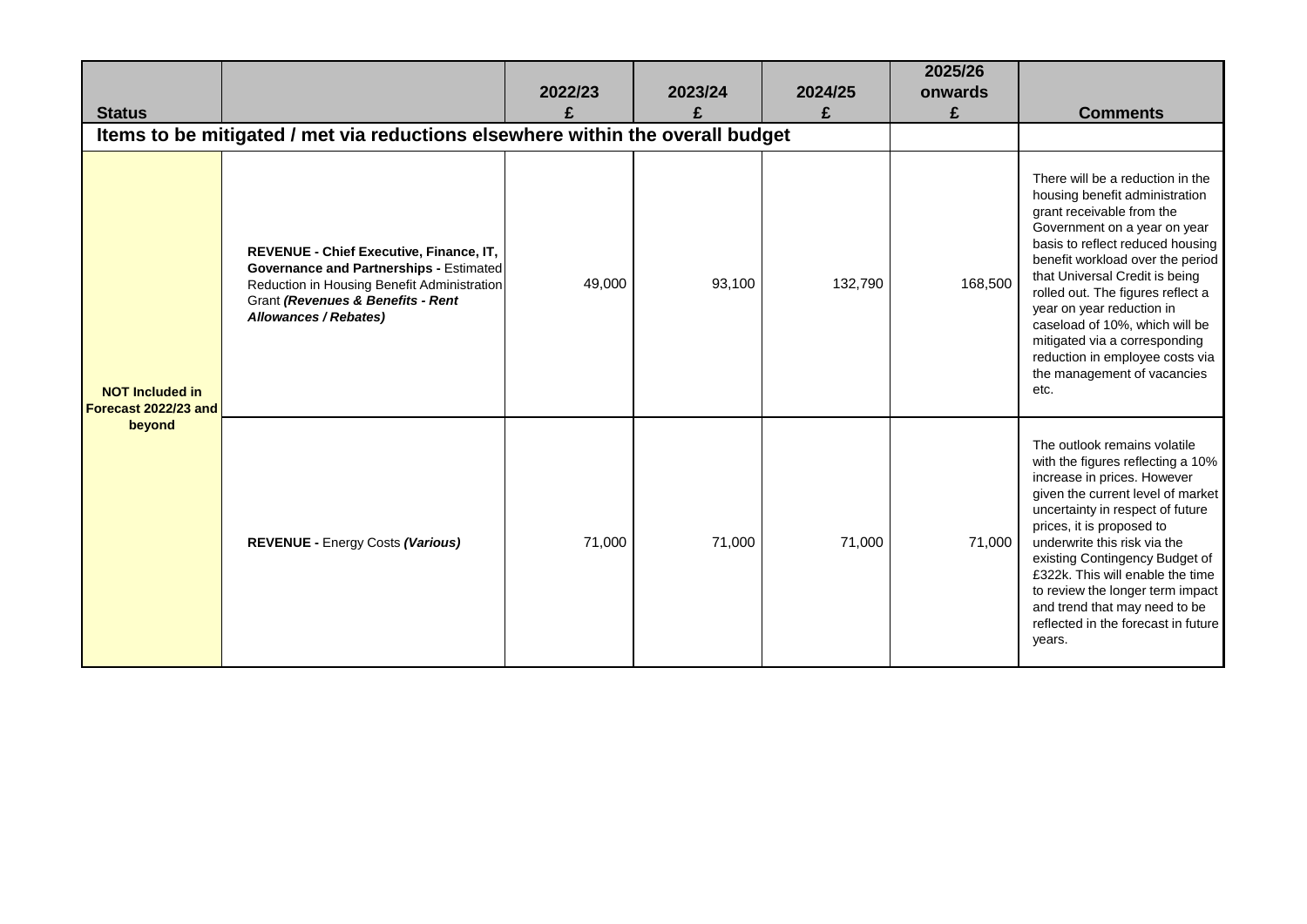| <b>Status</b>                                            |                                                                                                                                                | 2022/23<br>£ | 2023/24<br>£ | 2024/25 | 2025/26<br>onwards<br>£ | <b>Comments</b>                                                                                                                                                                                                                                                                                                                                                                                                                                                                                                                                                                                |
|----------------------------------------------------------|------------------------------------------------------------------------------------------------------------------------------------------------|--------------|--------------|---------|-------------------------|------------------------------------------------------------------------------------------------------------------------------------------------------------------------------------------------------------------------------------------------------------------------------------------------------------------------------------------------------------------------------------------------------------------------------------------------------------------------------------------------------------------------------------------------------------------------------------------------|
|                                                          | <b>REVENUE - Operations &amp; Delivery</b><br>Crematorium Net Income - loss in the first<br>quarter of 2022/23 (Public Realm -<br>Crematorium) | 250,000      | 0            | 0       | $\Omega$                | An expedited procurement<br>process is underway to limit<br>periods of non-operation as far<br>as possible. Due to this being a<br>one-off issue, it is not proposed<br>to include this in the base<br>budget for 2022/23 but it will<br>remain under review as part of<br>the quarterly financial<br>performance reports and outturn<br>for the year. (please see main<br>body of the report for further<br>details)                                                                                                                                                                          |
| <b>NOT Included in</b><br>Forecast 2022/23 and<br>beyond | Revenue - Operations & Delivery - Cost of<br>Temporary Accommodation /<br>Homelessness Initiatives (Housing &<br>Homelessness)                 | 100,000      | 100,000      | 100,000 | 100,000                 | The Government have<br>continued to support<br>homelessness via grant funding,<br>a position that has continued<br>into 2022/23. Initiatives to<br>increase / maintain the supply of<br>temporary accommodation also<br>continue such as the<br>remodelling of Spendells House<br>and the use of hotel<br>accommodation. Similarly to<br>previous years, the situation will<br>be reviewed as part of the on-<br>going forecast as it may be<br>necessary to include additional<br>costs in the base budget in<br>future years. (please see main<br>body of the report for further<br>details) |